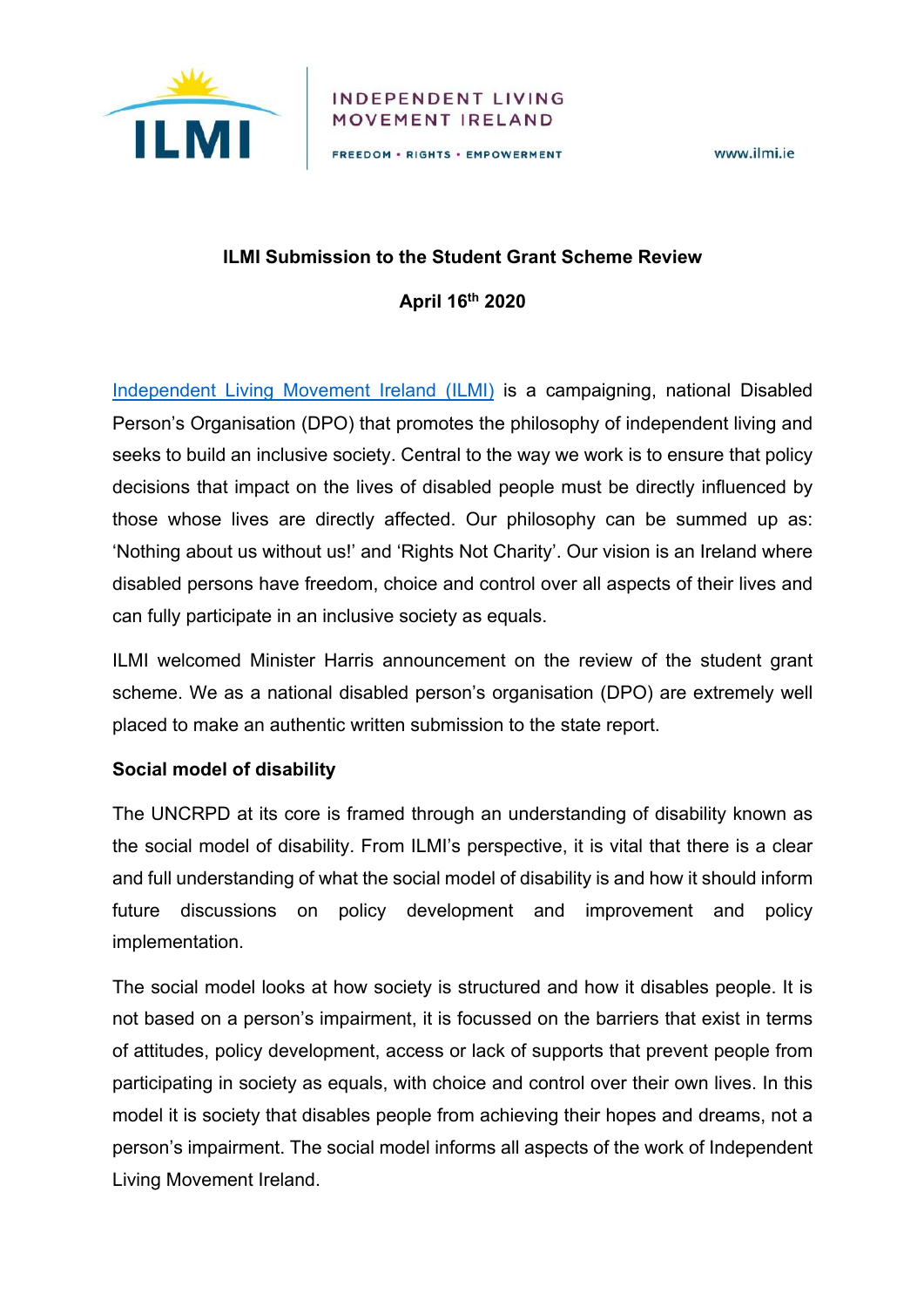# **Language and representation of disabled people**

Independent Living Movement Ireland recognises that language is a very powerful and evocative tool. Therefore, the language and terminology used in this submission has been carefully chosen to reflect the values of equality and empowerment which is at the core of this organisation. The term 'disabled people' has been used throughout the submission in accordance with the UPIAS classification of disability and impairment which has been developed by disabled people themselves (UPIAS 1976). Where disabled people are referred to in the submission this should be understood to include all disabled people, including those with learning difficulties, people experiencing emotional distress and physical and sensory impairments.

## **Article 4.3 and 29 B**

The UNCRPD makes specific references to state party commitments to ensure disabled people are effectively involved in all policy forums which article 4.3 and 29. B of the convention state. Article 4 - General obligations 3 outlines that state parties shall closely consult with and actively involve disabled people, including disabled children.

Article 29. B outlines actively promoting an environment in which disabled people can "effectively and fully participate" in public affairs, without discrimination and on an equal basis with others. Article 29 B also states participation of disabled people in nongovernmental organisations and associations concerned with public and political life. Most importantly article 29 B states disabled people should be involved in "forming and joining organizations of persons with disabilities to represent persons with disabilities at international, national, regional and local levels". For far too long disabled people have been excluded from participation in decision making structures at all levels. Disabled people want to have their views heard and valued to advance equality, social justice and sustainability through active engagement in decision-making, rebalancing of power in this process, and investing resources to support this engagement.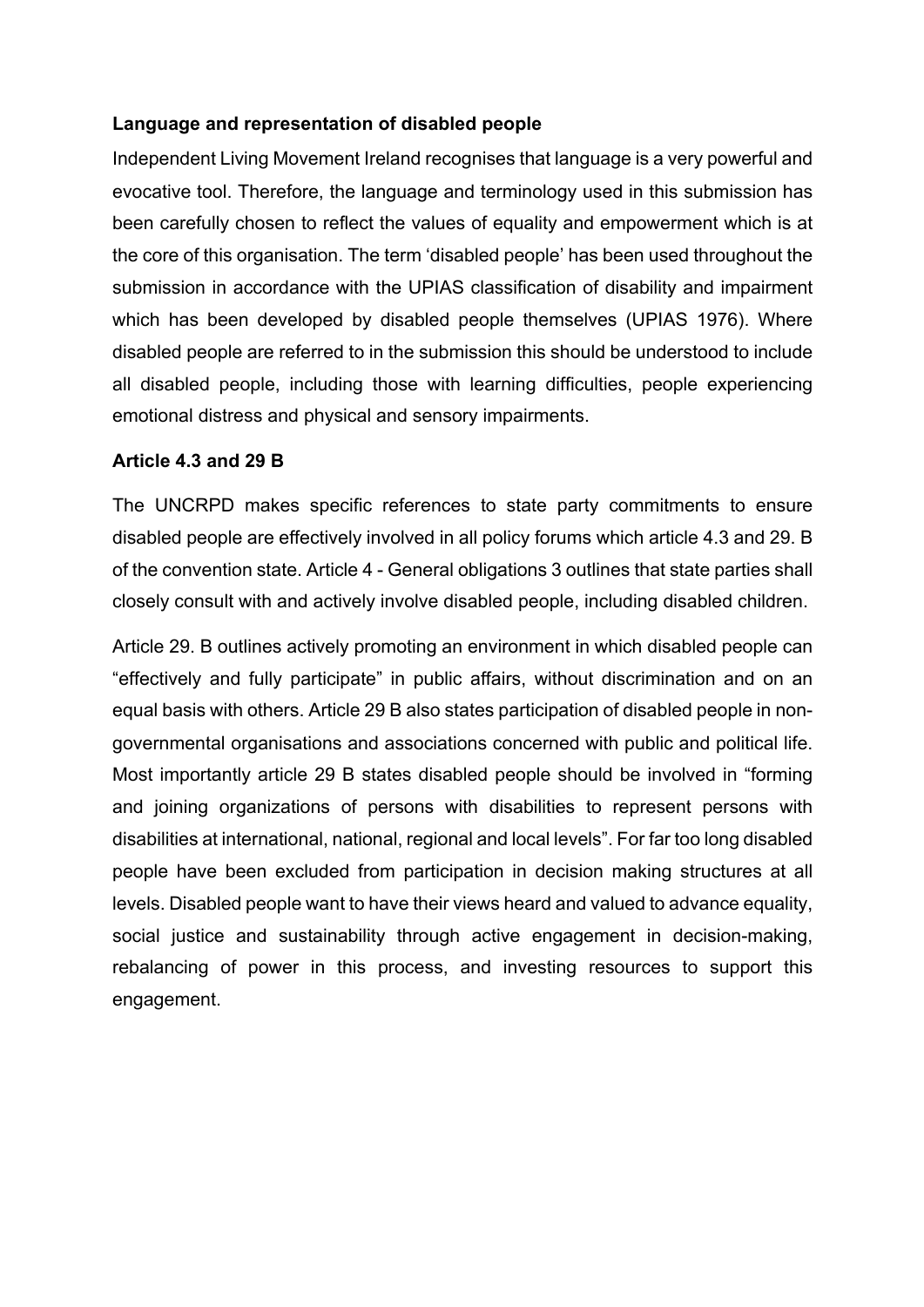"Nothing about us without us": the role of Disabled Persons' Organisations (DPOs)

DPOs, unlike disability services providers, are led by and for disabled people. It is vitally important that this is understood and we need to ensure that we have our contributions heard, represented and recognised in policy development.

Under the UNCRPD article 24 recognises that disabled people have the same rights as others to education. Ireland published its draft state report in December 2020. The State made forty one observations under article 24 relating to education. However, the following information was gathered in consultation with our members relating to the review of the student grant scheme.

- There is a lack of supports / grants for part-time disabled students. This disproportionality affects disabled people. For some disabled people, accessing third level education on a part time basis would be preferable but this is not possible due to the lack of access to grants.
- "Catherine's law" has been a fantastic and welcomed development however, it does not apply to all postgraduate courses. We need to ensure that disabled students who progress in any element of education are not penalised or that it does not affect the disabled persons supports (disability allowance) or secondary benefits (travel pass or medical card). This law does not include part time PhD's for disabled people and often part time studies works well for disabled students.
- There is a need for a blended approach to learning however disabled people should have choice and not be "pigeon holed" to learn from home as the only option.
- The SUSI application process needs to be fully accessible. Application forms need to be available in easy to read and plain English. People with Intellectual Disability can be excluded from applying for student grant schemes. Often the language is quite complex. The website needs to be fully accessible. Submitting via hard-copy should still be an option and copies in braille need to be available.
- ISL needs to be provided when communicating information about SUSI grant schemes.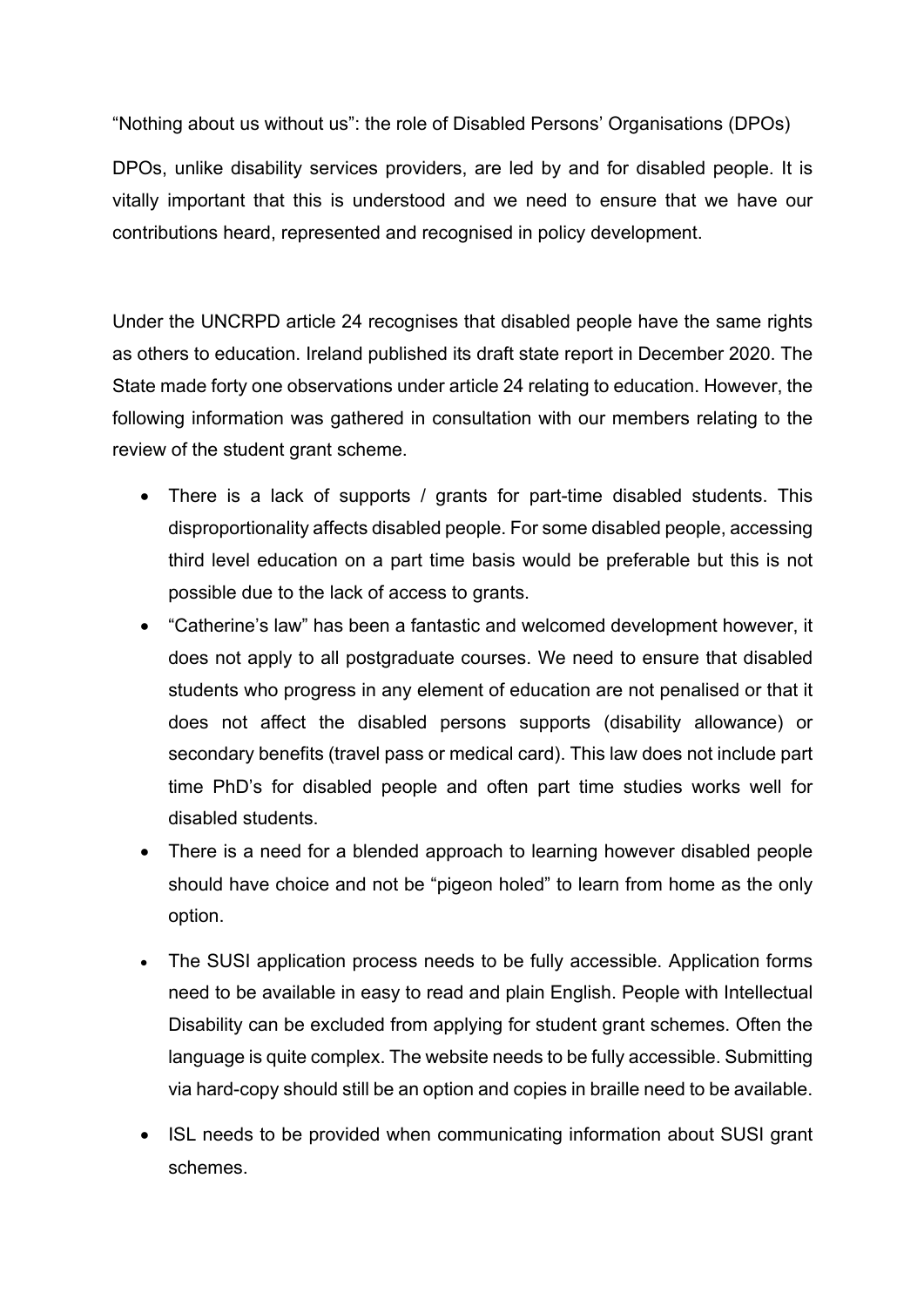- It would be very important to ensure career guidance counsellors are fully aware of SUSI, especially if any adjustments are made following the review. These people are often the first point of contact for students regarding SUSI. It would be important to ensure that guidance counsellors meet with students one-on-one (where possible) and accommodate their needs communication and/or otherwise.
- Disabled students who have had part-time or summer jobs during their time in secondary school may be penalised when they are applying for SUSI. This disproportionately affects students from one-parent families, low-income backgrounds. Disabled students face additional financial barriers as there is a "cost to disability". Examples include increased use of heating in the home, adaptive furniture, adaptive footwear, wheelchairs and maintenance, travel expenses for hospital trip and overnight stays, adaptations in the home or car
- While not a specific issue for only disabled students, it is often the case that students are not entitled to SUSI as one income or a combined income of two parents/guardians may be slightly over the threshold. However, in cases where disability or illness is in a household a family will incur significant expenses that are not considered in the SUSI application.
- For accessibility purposes there should be one-on-one consultations whereby students could be guided through the process. This could be helpful for students who have follow-up questions that may be more technical in nature following discussion with their guidance counsellor. This would be particularly helpful to people who need tailored methods of communication (visually impaired, deaf or hard of hearing, people who have difficulty with literacy / numeracy and individuals from marginalised backgrounds, where English is not the first language in the family home).
- Often students lose their payment as they have to repeat a college year. Of course there are an array of reasons why students' grades might be affected: illness (either themselves or a family member), grief, difficulties brought on by Covid-19 and remote learning and SUSI justifies this by saying a student is "not progressing in their education". The SUSI review needs to accommodate genuine external factors outside of academic performance which may necessitate a student to repeat a year and still access their grant.